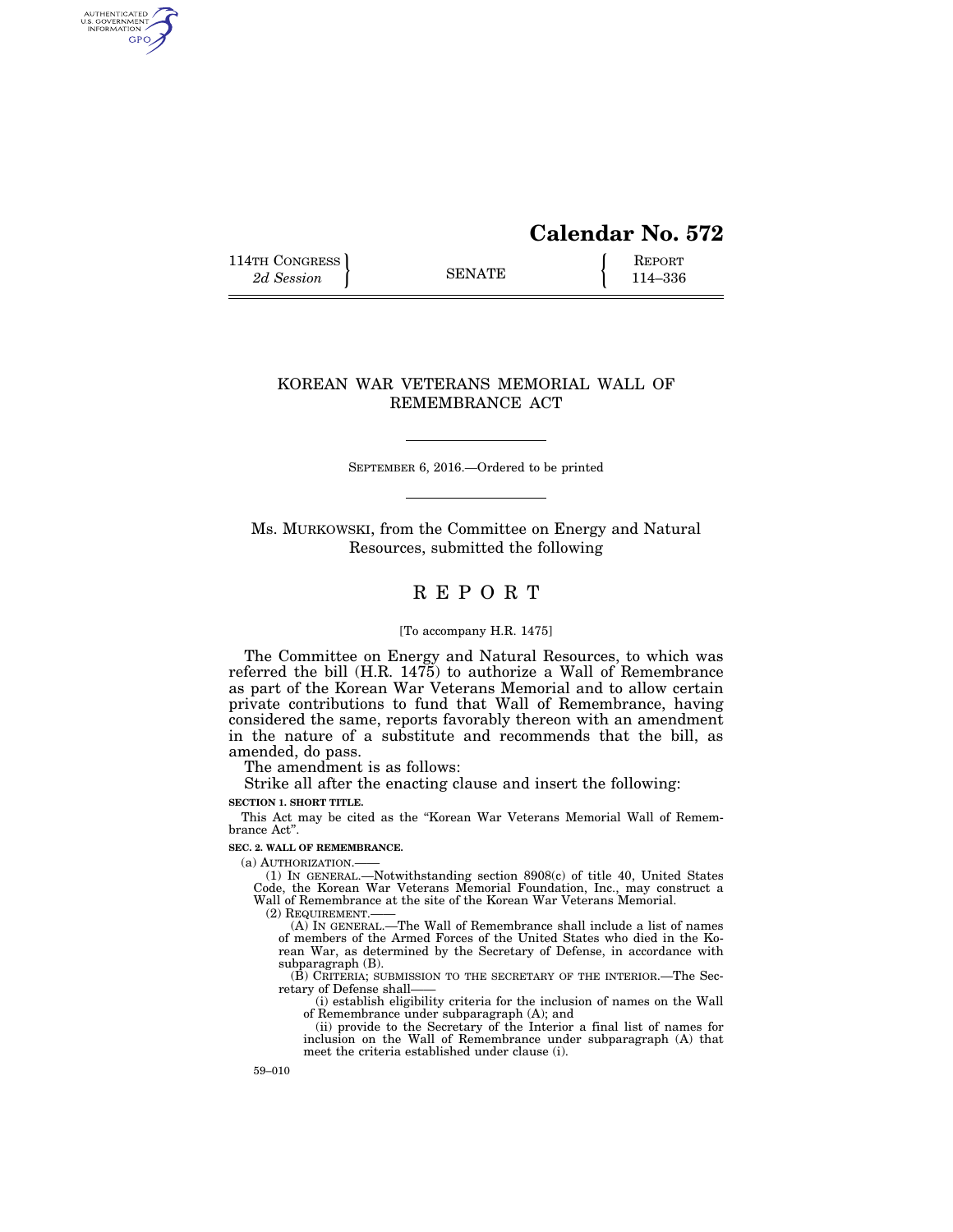(3) ADDITIONAL INFORMATION.—The Wall of Remembrance may include other information about the Korean War, including the number of members of the Armed Forces of the United States, the Korean Augmentation to the United States Army, the Republic of Korea Armed Forces, and the other nations of the United Nations Command who, in regards to the Korean War——

(A) were killed in action; (B) were wounded in action;

(C) are listed as missing in action; or

(D) were prisoners of war.

(b) COMMEMORATIVE WORKS ACT.—Except as provided in subsection  $(a)(1)$ , chapter 89 of title 40, United States Code (commonly known as the ''Commemorative Works Act''), shall apply.

(c) NO FEDERAL FUNDS.—No Federal funds may be used to construct the Wall of Remembrance.

#### PURPOSE

The purpose of H.R. 1475 is to authorize a Wall of Remembrance as part of the Korean War Veterans Memorial and to allow certain private contributions to fund that Wall of Remembrance.

## BACKGROUND AND NEED

On October 28, 1986, Congress passed Public Law 99–572, authorizing the construction of the Korean War Veterans Memorial located near the Lincoln Memorial on the National Mall in Washington, D.C. The Memorial falls within an area known as the Reserve. Congress created the Reserve in November 2003 (by Public Law 108–126) to prohibit the addition of future memorials within the area.

The Memorial commemorates the sacrifices of 5.8 million Americans worldwide who served in the U.S. armed services during the three-year period of the Korean War. The Memorial also recognizes the participation of the 22 nations who served as United Nations contributors. During the Korean War's duration (June 25, 1950– July 27, 1953) 54,246 Americans died worldwide. Of these, 8,200 are listed as missing in action, lost, or buried at sea. An additional 103,284 were wounded during the conflict.

H.R. 1475 authorizes the Korean War Veterans Memorial Foundation to add a Wall of Remembrance with a list of names of members of the Armed Forces of the United States who died in the Korean War, as determined by the Secretary of Defense. The Wall of Remembrance authorized by H.R. 1475 may include additional information about the Korean War, including the number of service members who were wounded in action, are listed as missing in action, or who were prisoners of war during the Korean War, as well as the number of members of the Korean Augmentation to the U.S. Army, the Republic of Korean Armed Forces, and other nations of the United Nations Command who were killed in action, wounded in action, are listed as missing in action, or were prisoners of war.

The Wall of Remembrance is to be constructed in accordance with the Commemorative Works Act. Additionally, the Wall of Remembrance will be financed solely through non-governmental funds.

#### LEGISLATIVE HISTORY

Representative Sam Johnson introduced H.R. 1475 on March 19, 2015. On February 3, 2016, the House Natural Resources Committee ordered H.R. 1475 reported. The House of Representatives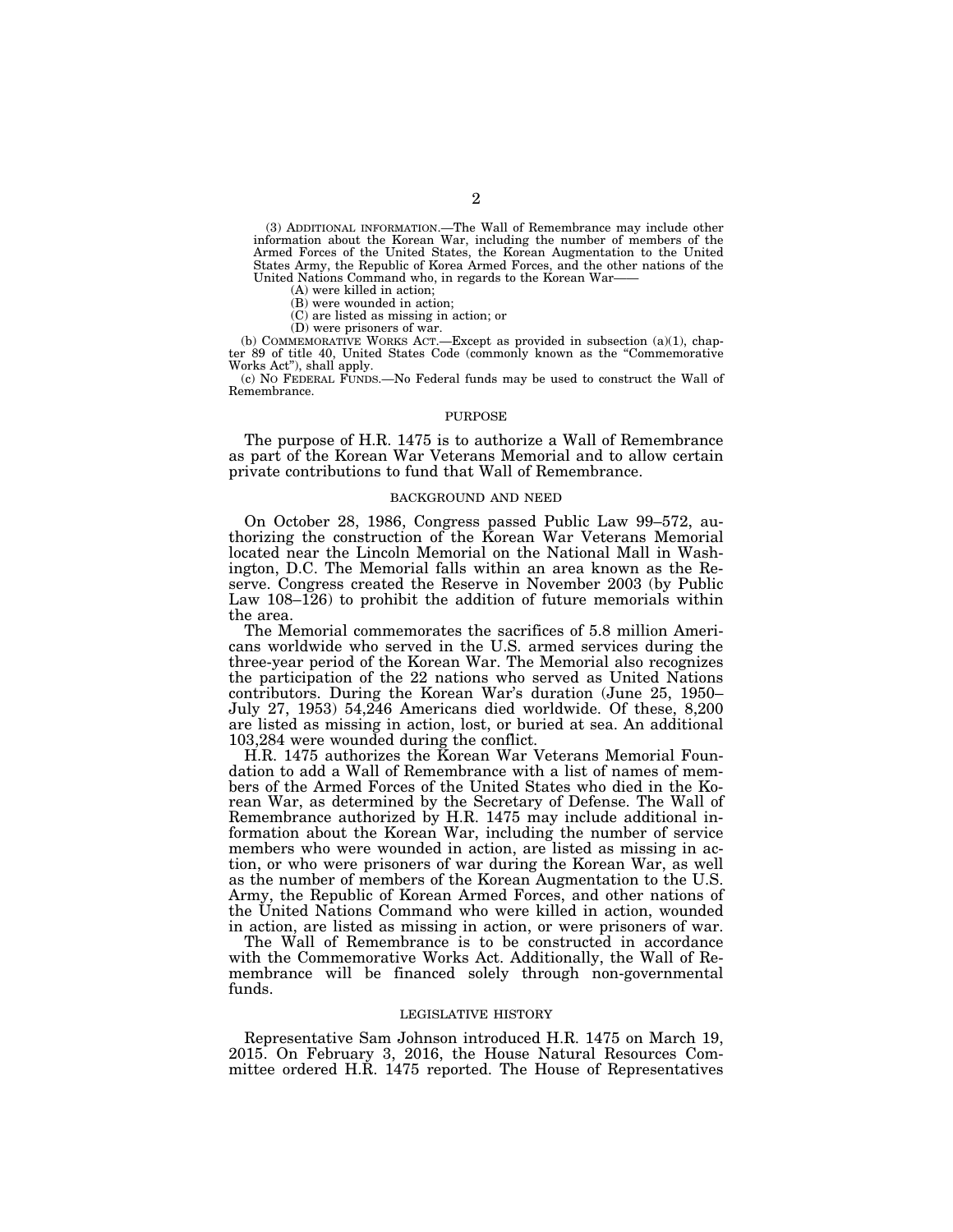passed H.R. 1475 under suspension of the rules by voice vote on February 24, 2016.

Senators Cardin and Boozman introduced similar legislation, S. 1982, in the Senate on August 5, 2015. The Subcommittee on National Parks held a hearing on the measure on March 17, 2016.

In the 113th Congress, Representative Ralph Hall introduced H.R. 318 on January 18, 2013. The Subcommittee on Public Lands and Environmental Regulation held a hearing on the bill on June 10, 2014.

The Committee on Energy and Natural Resources met in open business session on July 13, 2016, and ordered H.R. 1475 favorably reported as amended. The bill was placed on the Senate Calendar on July 14, 2016 (Cal. No. 572).

#### COMMITTEE AMENDMENT

During its consideration of H.R. 1475, the Committee adopted an amendment in the nature of a substitute to authorize a Wall of Remembrance as part of the Korean War Veterans Memorial and to allow certain private contributions to fund that Wall of Remembrance. The amendment also made the Wall of Remembrance subject to the Commemorative Works Act.

#### COMMITTEE RECOMMENDATION

The Senate Committee on Energy and Natural Resources, in open business session on July 13, 2016, by a majority voice vote of a quorum present, recommends that the Senate pass H.R. 1475, if amended, as described herein.

#### SECTION-BY-SECTION ANALYSIS

#### *Section 1. Short title*

Section 1 contains the short title.

#### *Section 2. Wall of Remembrance*

Section 2(a) authorizes the Korean War Veterans Memorial Foundation, Inc. to construct a Wall of Remembrance at the site of the Korean War Veterans Memorial. The Wall of Remembrance shall include a list of names of members of the Armed Forces of the United States who died in the Korean War, as determined by the Secretary of Defense. The Secretary of Defense is directed to establish eligibility criteria for the inclusion of names on the Wall on Remembrance and provide the final list of names to the Secretary of the Interior for inclusion on the wall. The Wall of Remembrance may include other information about the Korean War; including the number of members of the Armed Forces of the United States, the Korean Augmentation to the United States Army, the Republic of Korea Armed Forces, and the other nations of the United Nations Command who were killed in action; were wounded in action; are listed as missing in action; or were prisoners of war.

Subsection (b) clarifies that the Wall of Remembrance is to be constructed in accordance with the Commemorative Works Act.

Subsection (c) clarifies that no federal funds may be used to construct the Wall of Remembrance.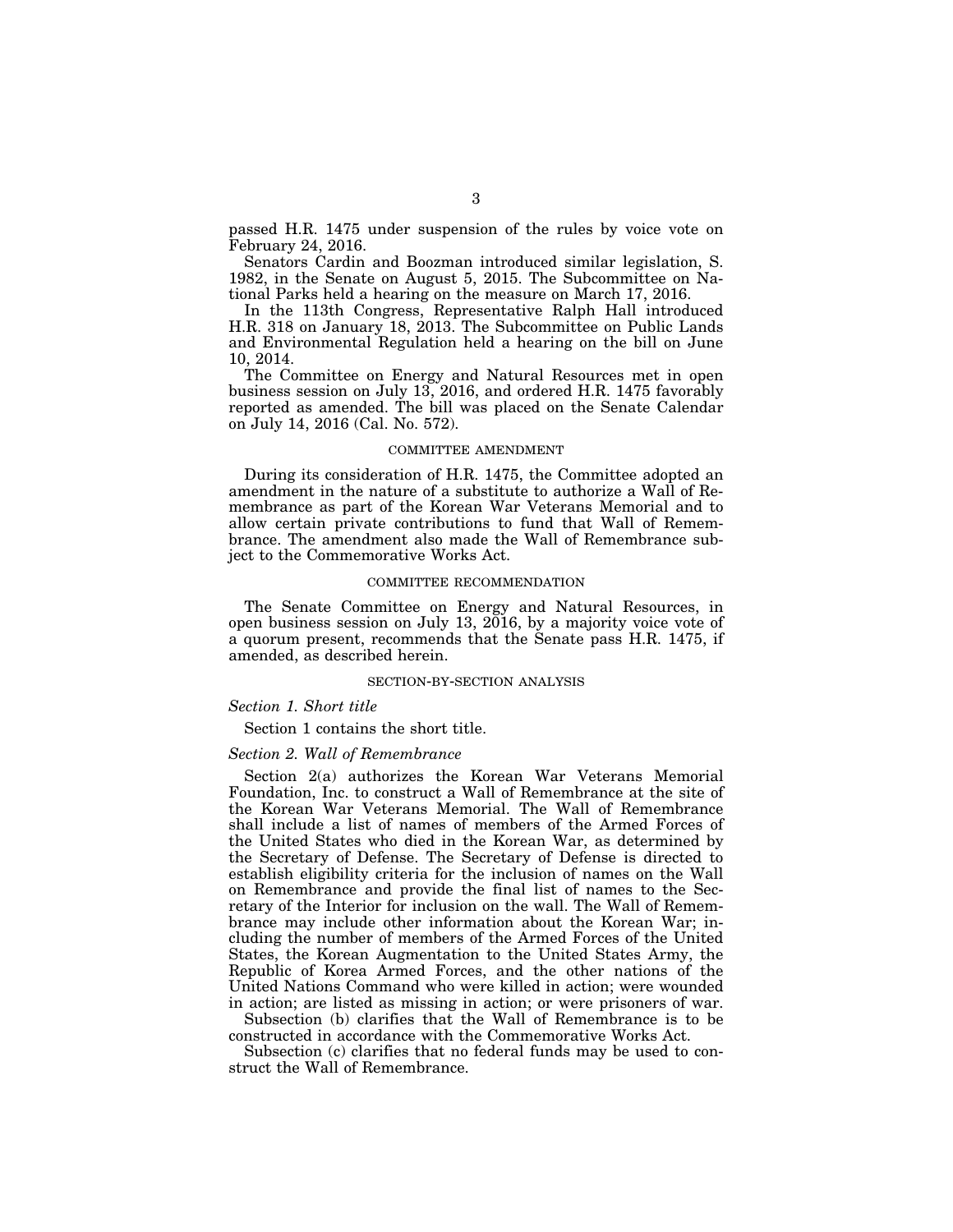## COST AND BUDGETARY CONSIDERATIONS

The following estimate of costs of this measure has been provided by the Congressional Budget Office:

## U.S. CONGRESS, CONGRESSIONAL BUDGET OFFICE, *Washington, DC, August 8, 2016.*

Hon. LISA MURKOWSKI,

*Chairman, Committee on Energy and Natural Resources, U.S. Senate, Washington, DC.* 

DEAR MADAM CHAIRMAN: The Congressional Budget Office has prepared the enclosed cost estimate for H.R. 1475, the Korean War Veterans Memorial Wall of Remembrance Act.

If you wish further details on this estimate, we will be pleased to provide them. The CBO staff contact is Jon Sperl.

Sincerely,

MARK P. HADLEY, (For Keith Hall, *Director*).

### Enclosure.

## *H.R. 1475—Korean War Veterans Memorial Wall of Remembrance Act*

H.R. 1475 would authorize the expansion of the Korean War Veterans Memorial in Washington, D.C. Under the bill, the memorial would be expanded to include a ''Wall of Remembrance'' that would commemorate U.S. and United Nations forces who were killed, wounded, found to be missing in action, or were taken as prisoners of war during the Korean War.

Under the bill, construction of the project would be funded with private donations. However, the National Park Service (NPS) would be responsible for maintaining the addition once it is completed. Based on information from the NPS, CBO expects that the project would not be completed for a few years because funds are not currently sufficient to begin construction.

CBO estimates that implementing the legislation would have an insignificant cost to the federal government over the 2017–2021 period, mostly because maintenance costs would not be incurred until the memorial has been completed. Because enacting H.R. 1475 would not affect direct spending or revenues, pay-as-you-go procedures do not apply.

CBO estimates that enacting H.R. 1475 would not increase net direct spending or on-budget deficits in any of the four consecutive 10-year periods beginning in 2027.

H.R. 1475 contains no intergovernmental or private-sector mandates as defined in the Unfunded Mandates Reform Act and would not affect the budgets of state, local, or tribal governments.

On February 19, 2016, CBO transmitted a cost estimate for H.R. 1475 as ordered reported by the House Committee on Natural Resources on February3, 2016. The two versions of the legislation are similar and CBO's estimates of their budgetary effects are the same.

The CBO staff contact for this estimate is Jon Sperl. The estimate was approved by Theresa Gullo, Assistant Director for Budget Analysis.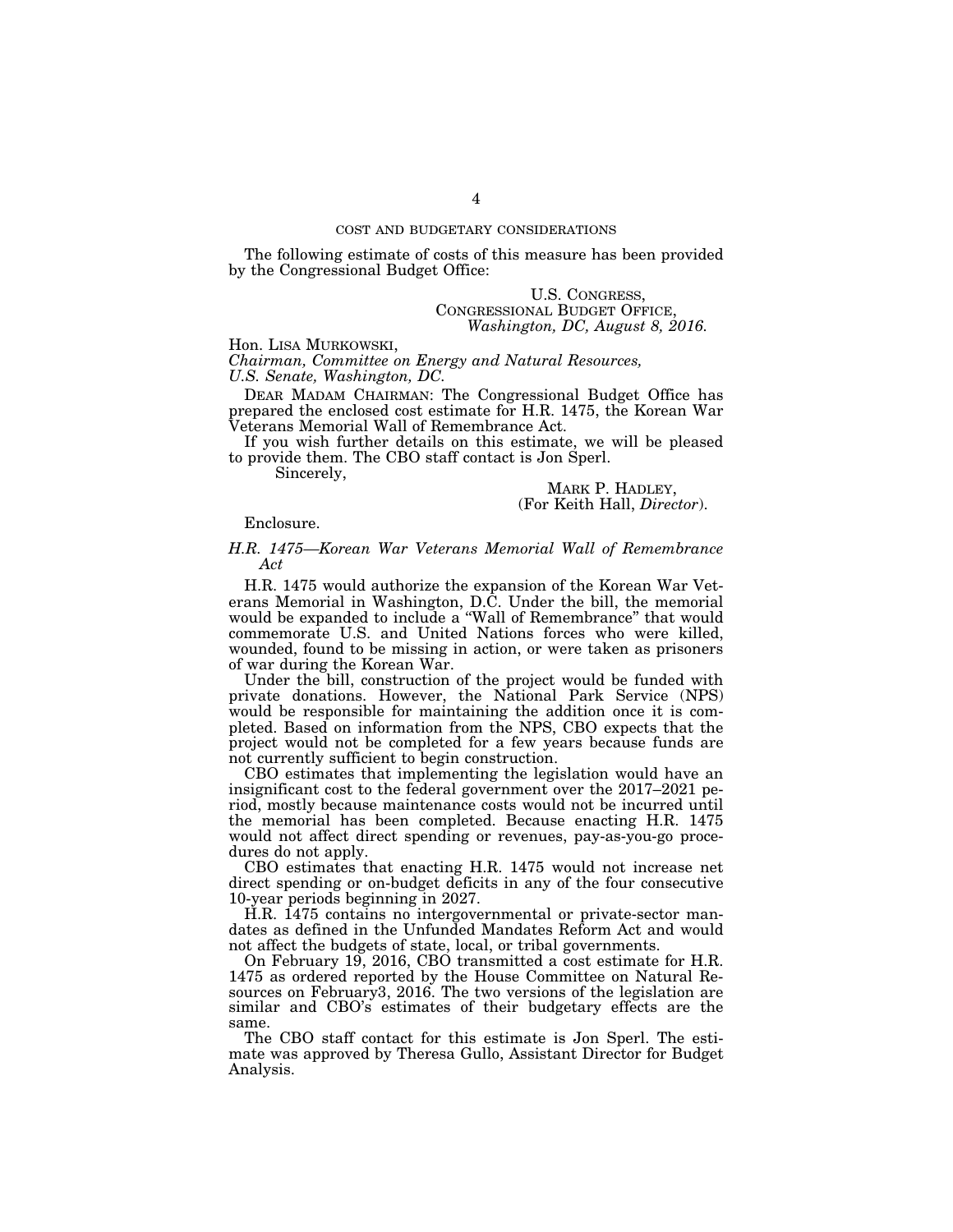#### REGULATORY IMPACT EVALUATION

In compliance with paragraph 11(b) of rule XXVI of the Standing Rules of the Senate, the Committee makes the following evaluation of the regulatory impact which would be incurred in carrying out H.R. 1475. The bill is not a regulatory measure in the sense of imposing Government-established standards or significant economic responsibilities on private individuals and businesses.

No personal information would be collected in administering the program. Therefore, there would be no impact on personal privacy.

Little, if any, additional paperwork would result from the enactment of H.R. 1475, as ordered reported.

## CONGRESSIONALLY DIRECTED SPENDING

H.R. 1475, as ordered reported, does not contain any congressionally directed spending items, limited tax benefits, or limited tariff benefits as defined in rule XLIV of the Standing Rules of the Senate.

#### EXECUTIVE COMMUNICATIONS

The testimony provided by the National Park Service at the March 17, 2016, Subcommittee on National Parks hearing on H.R. 1475 follows:

# STATEMENT OF PEGGY O'DELL, DEPUTY DIRECTOR FOR OP- ERATIONS, NATIONAL PARK SERVICE, U.S. DEPARTMENT OF THE INTERIOR

Mr. Chairman and members of the subcommittee, thank you for the opportunity to present the views of the Department of the Interior on S. 1982, a bill to authorize a Wall of Remembrance as part of the Korean War Veterans Memorial and to allow certain private contributions to fund that Wall of Remembrance.

The Department appreciates the effort to recognize the service men and women who gave their lives during the Korean War, but we oppose S. 1982 because it would significantly alter the character of the existing Korean War Veterans Memorial, and it is inconsistent with the Commemorative Works Act.

S. 1982 would amend Public Law 99–572 to expand upon the original purpose and design of the Korean War Veterans Memorial. The bill adds new subjects for commemoration and would require the display of certain information at the memorial about members of the United States Armed Forces who served in the Korean Conflict Also, the bill would require the display of information at the memorial about members of the Korean armed forces and other Korean military personnel as well as the 20 other non-U.S. forces that were part of the United Nations Command who served in the Korean Conflict.

The Korean War Veterans Memorial commemorates the sacrifices of over 5.7 million Americans who served in the U.S. armed services during the three-year period of the Korean War. The Memorial also recognizes the participation of the 22 nations who served as United Nations con-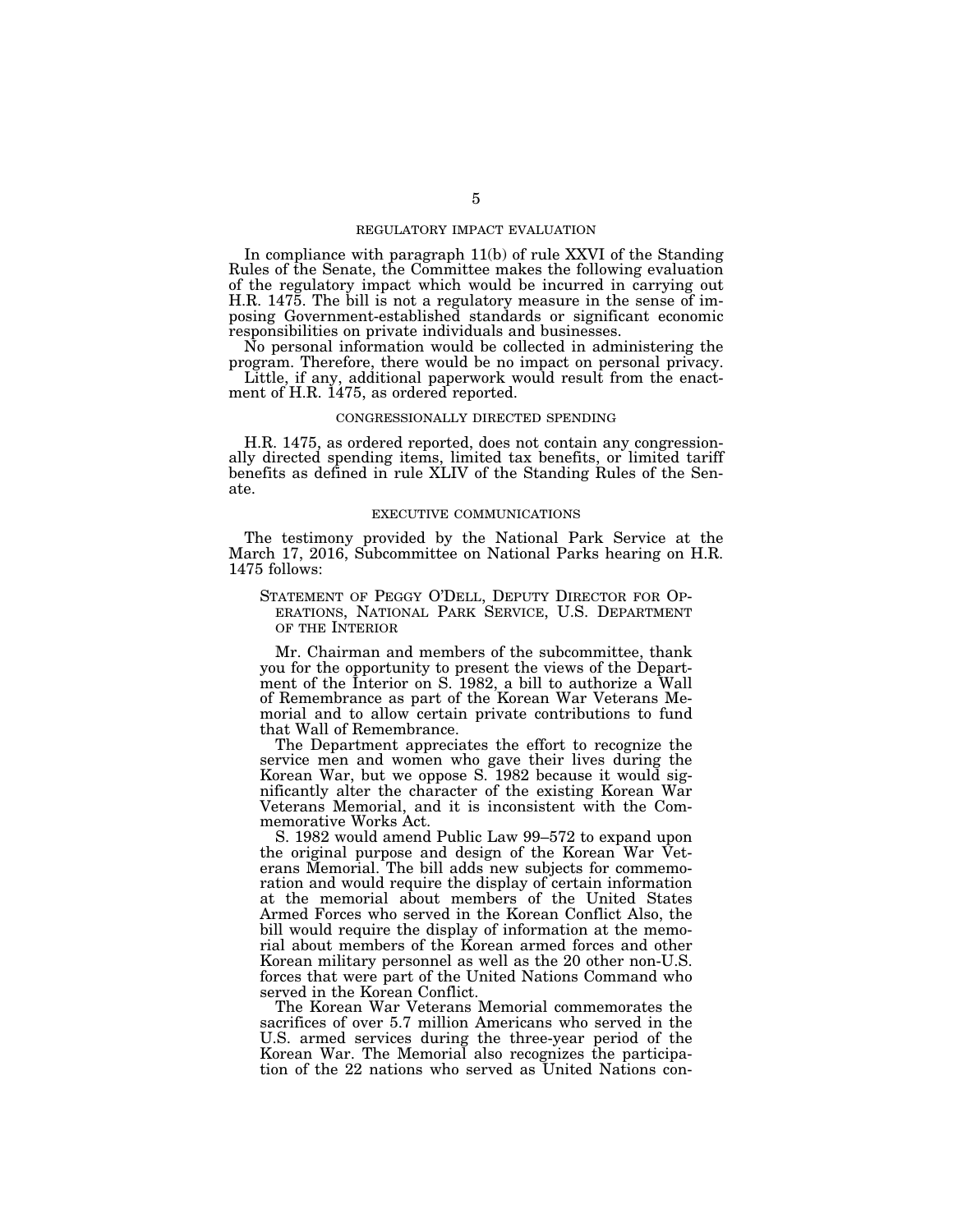tributors. During the Korean War's relatively short duration from June 25, 1950, to July 27, 1953, 54,246 Americans died. Of these, 8,200 are listed as missing in action, lost, or buried at sea. In addition, 103,284 were wounded during the conflict.

The Memorial was designed, constructed and completed by its legislatively designated sponsor, the American Battle Monuments Commission (ABMC) and the Korean War Veterans Memorial Advisory Board, with public involvement throughout. It was dedicated on July 27, 1995.

The Memorial's design, and each of its features down to its plantings, is symbolic. The Memorial is the culmination of years of work by the ABMC, and careful reviews, followed by revisions, and ultimately approvals reached by the National Park Service and other federal entities including the National Capital Planning Commission and the U.S. Commission of Fine Arts. This painstaking and public process began with the competition design, and resulted in the completed Memorial we know today. The Memorial should not now be changed to include the engraving of names of Americans who died in that conflict. The opportunity to mimic the design characteristics present at the Vietnam Veterans Memorial was purposefully avoided when the design was requested during an open, international design competition.

The concept of engraving names at this Memorial was considered extensively when the Memorial was being designed. The ABMC and the Korean War Veterans Memorial Advisory Board with the Department's concurrence, advised against the incorporation of engraved names at the Memorial. Both agencies arrived at this decision upon reflection of years of experience with the Vietnam Veterans Memorial. Inscribing names is a lengthy and painstaking process even when it goes smoothly. But more important, as the Vietnam Veterans Memorial experience showed, there is not always agreement on those names to be included and those names that are not, and this has led to public contention and controversy. Choosing some names and omitting others causes a place of solace to become a source of hurt. The Vietnam Veterans Memorial honors all who served in that conflict, but only the names of those killed within the combat zone, and confirmed by the Department of Defense, meet the criteria to be engraved on the Wall. This means that those killed by a fire on a Navy ship just outside the zone are not eligible to have their names engraved on the wall—a difficult message for their survivors to accept.

The ABMC and the Department felt the lessons learned at the Vietnam Veterans Memorial must not be ignored, that a different type of commemoration must occur at the Korean War Veterans Memorial, and that the Memorial should be representative in design and not include individual names. As a compromise to the Korean War veterans who wanted the names engraved, ABMC created the Korean War Honor Roll, which is an electronic registry of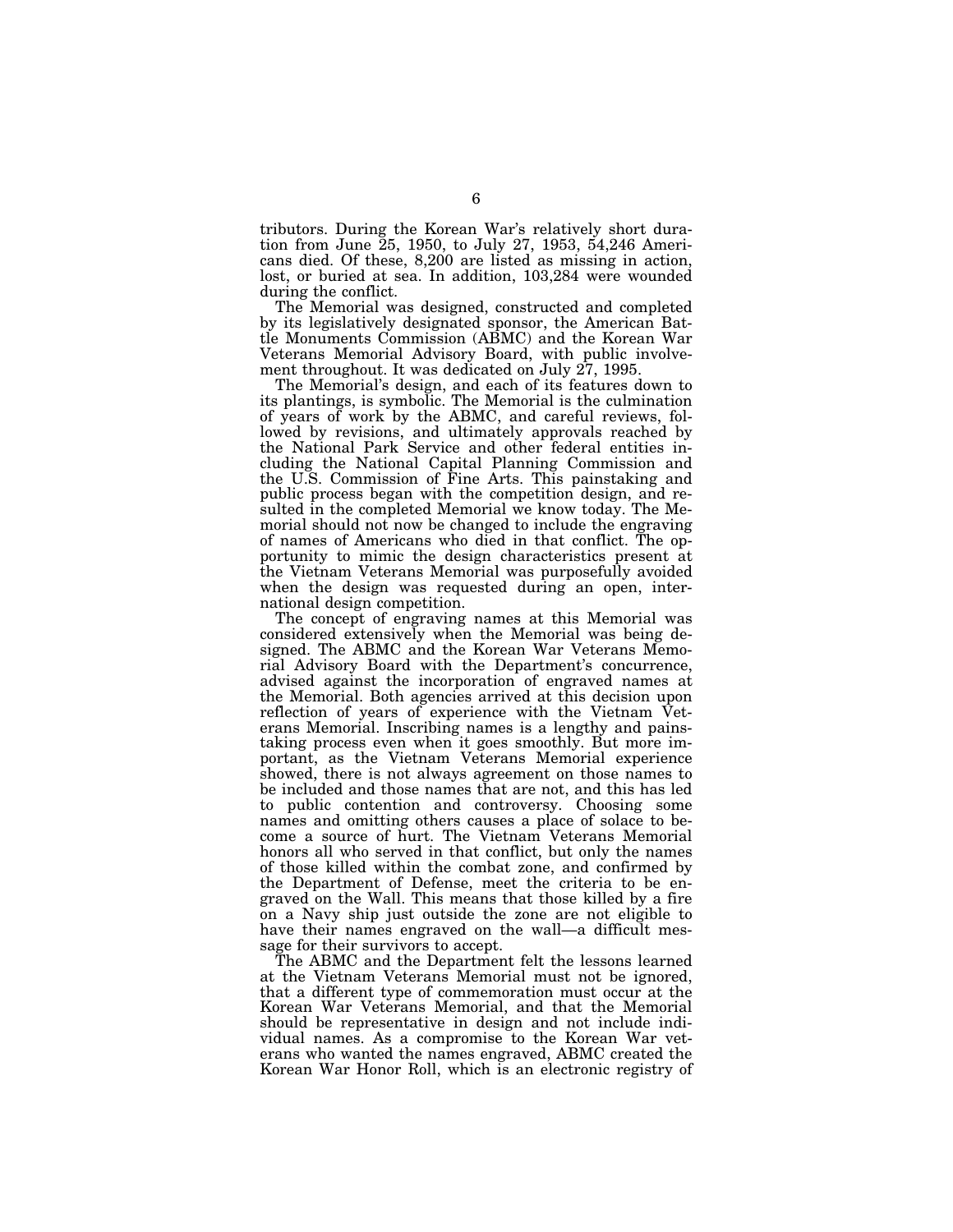names. Visitors have access to this registry from the Internet or at the kiosks at the Memorial. A kiosk containing the Korean War Honor Roll stands at the west entrance of the Memorial. It is serviced by a National Park Service ranger, who provides assistance to visitors. The Honor Roll computer contains the names of all military personnel who lost their lives during the Korean War, including the individual's name, service, rank, service number, date of birth, hometown or county of entry into the service, cause of death, and date of death. If the information is furnished to ABMC, the Honor Roll includes the serviceman's unit, his awards, the circumstances surrounding his death or his going missing in action and a photograph. The ABMC also has the names of those missing engraved at the Courts of the Missing at the Honolulu Memorial.

The Korean War Veterans Memorial is located near the Lincoln Memorial on the National Mall in Washington, D.C., in an area designated by Congress in the Commemorative Works Act as the Reserve an area in which no new commemorative works shall be located. As Congress noted in the law creating the Reserve, ". . . the great cross-axis of the Mall in the District of Columbia . . . is a substantially completed work of civic art; and . . . to preserve the integrity of the Mall, a reserve area should be designated

. where the siting of new commemorative works is prohibited.'' The Korean War Veterans Memorial is a completed work of civic art in this special landscape of the Reserve. Moreover, we cannot ignore the practical effect of this legislation. Essentially, the Memorial wall would be a second Korean War Veterans Memorial, effectively thwarting the intent of the Commemorative Works Act to prohibit new memorials within the Reserve and would be an addition that would significantly alter the character of the existing Memorial. And this second memorial would have the effect of violating the Commemorative Works Act prohibition on interfering or encroaching on an existing memorial.

We feel very strongly that the Korean War Veterans Memorial, like the Vietnam Veterans Memorial, exists to recall the exemplary service and sacrifice of outstanding Americans, and this memorial has already been completed as it stands today. The Korean War Veterans Memorial is a place of honor and dignity and we should avoid any intrusions that will become a source of contention or controversy.

Mr. Chairman, this concludes my statement. I would be happy to answer any questions that you or other members of the subcommittee may have regarding this bill.